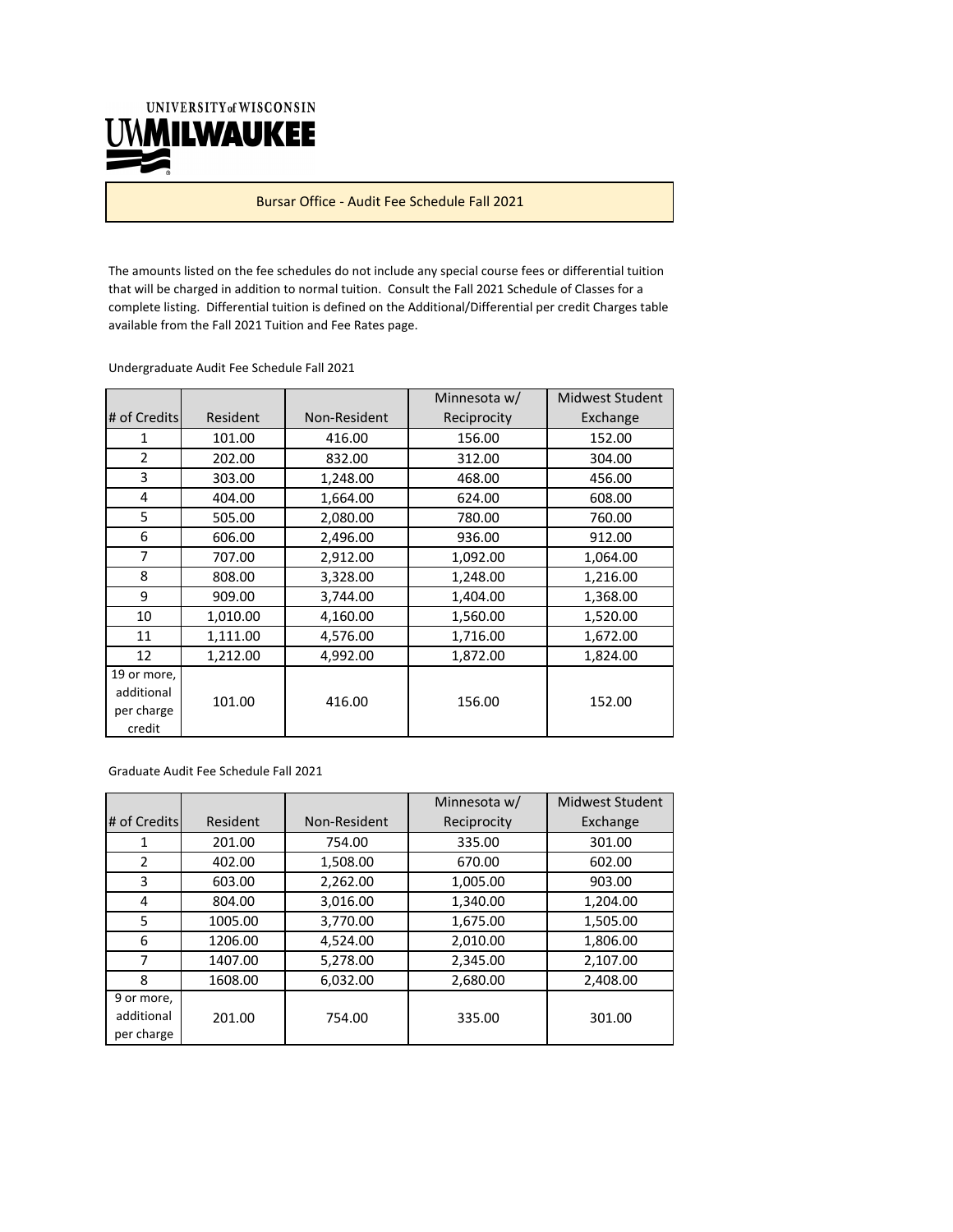## Dissertator Audit Fee Schedule Fall 2021

|                |          |              | Minnesota w/ | <b>Midwest Student</b> |
|----------------|----------|--------------|--------------|------------------------|
| # of Credits   | Resident | Non-Resident | Reciprocity  | Exchange               |
| 1              | 142.00   | 336.00       | 202.00       | 202.00                 |
| $\overline{2}$ | 284.00   | 672.00       | 404.00       | 404.00                 |
| 3              | 426.00   | 1,008.00     | 606.00       | 606.00                 |
| 4              | 568.00   | 1,344.00     | 808.00       | 808.00                 |
| 5              | 710.00   | 1,680.00     | 1,010.00     | 1,010.00               |
| 6              | 852.00   | 2,016.00     | 1,212.00     | 1,212.00               |
| 7              | 994.00   | 2,352.00     | 1,414.00     | 1,414.00               |
| 8              | 1,136.00 | 2,688.00     | 1,616.00     | 1,616.00               |
| 9              | 1,278.00 | 3,024.00     | 1,818.00     | 1,818.00               |
| 10             | 1,420.00 | 3,360.00     | 2,020.00     | 2,020.00               |
| 11             | 1,562.00 | 3,696.00     | 2,222.00     | 2,222.00               |
| 12             | 1,704.00 | 4,032.00     | 2,424.00     | 2,424.00               |

## Business Masters Audit Fee Schedule Fall 2021

|              |          |              | Minnesota w/ | Midwest Student |
|--------------|----------|--------------|--------------|-----------------|
| # of Credits | Resident | Non-Resident | Reciprocity  | Exchange        |
| 1            | 251.00   | 881.00       | 296.00       | 377.00          |
| 2            | 502.00   | 1,762.00     | 592.00       | 754.00          |
| 3            | 753.00   | 2,643.00     | 888.00       | 1,131.00        |
| 4            | 1,004.00 | 3,524.00     | 1,184.00     | 1,508.00        |
| 5            | 1,255.00 | 4.405.00     | 1,480.00     | 1,885.00        |
| 6            | 1,506.00 | 5,286.00     | 1,776.00     | 2,262.00        |
| 7            | 1,757.00 | 6,167.00     | 2,072.00     | 2,639.00        |
| 8            | 2,008.00 | 7.048.00     | 2,368.00     | 3,016.00        |
| 9 or more,   |          |              |              |                 |
| additional   | 251.00   | 881.00       | 296.00       | 377.00          |
| per charge   |          |              |              |                 |

Health Science Masters\* Audit Fee Schedule Fall 2021

|                                                 |          |              | Minnesota w/ |
|-------------------------------------------------|----------|--------------|--------------|
| # of Credits                                    | Resident | Non-Resident | Reciprocity  |
| 1                                               | 234.00   | 883.00       | 335.00       |
| $\overline{2}$                                  | 468.00   | 1,766.00     | 670.00       |
| 3                                               | 702.00   | 2,649.00     | 1,005.00     |
| 4                                               | 936.00   | 3,532.00     | 1,340.00     |
| 5                                               | 1,170.00 | 4,415.00     | 1,675.00     |
| 6                                               | 1,404.00 | 5,298.00     | 2,010.00     |
| 7                                               | 1,638.00 | 6,181.00     | 2,345.00     |
| 8                                               | 1,872.00 | 7,064.00     | 2,680.00     |
| 9 or more<br>additional<br>per credit<br>charge | 234.00   | 883.00       | 335.00       |

\*Communication Science & Disorders and Occupational Therapy Only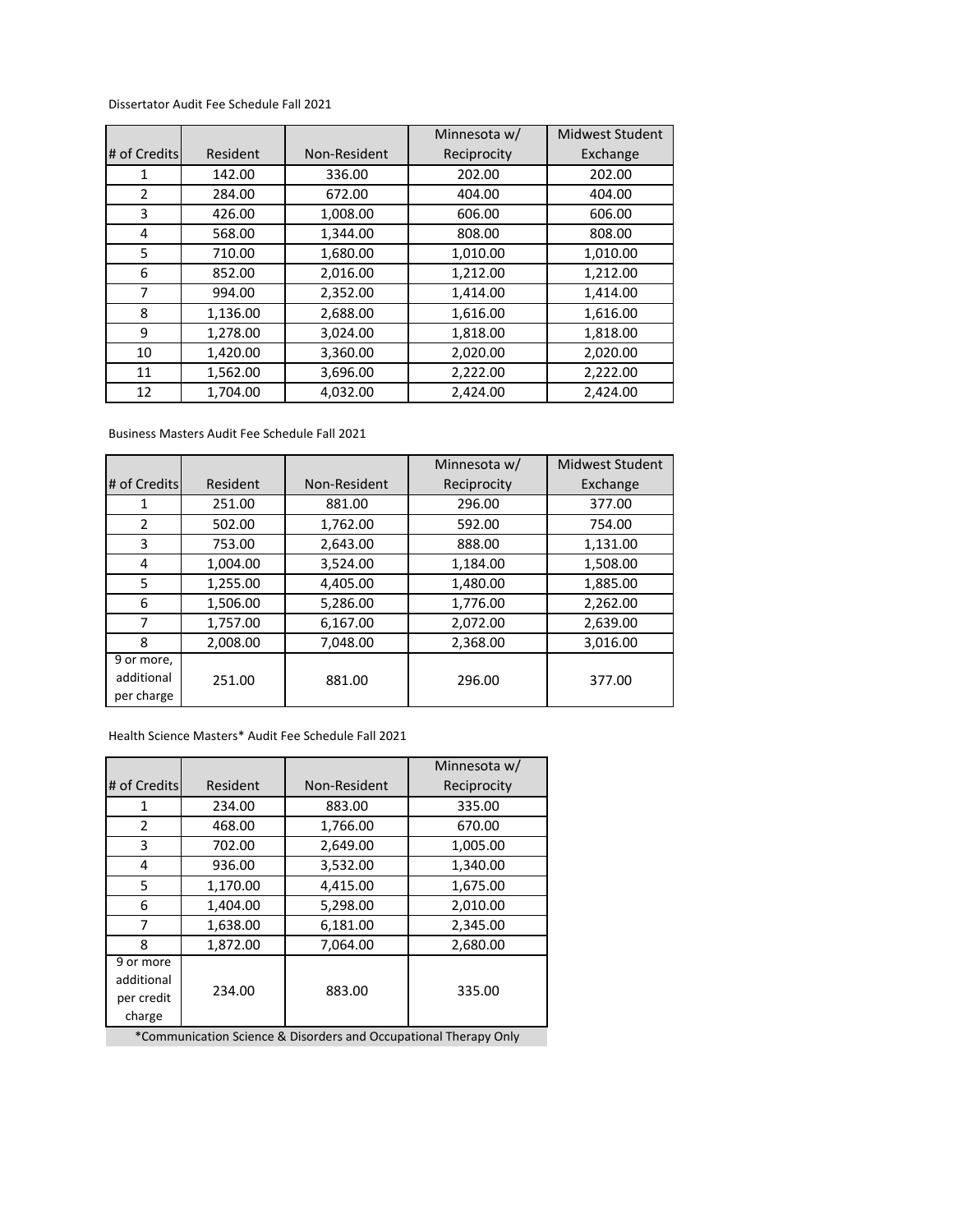Dr of Nursing Practitioner ‐ Audit Fee Schedules Fall 2021

|                                                 |          |              | Minnesota w/ |
|-------------------------------------------------|----------|--------------|--------------|
| # of Credits                                    | Resident | Non-Resident | Reciprocity  |
| 1                                               | 224.00   | 755.00       | 296.00       |
| 2                                               | 448.00   | 1,510.00     | 592.00       |
| 3                                               | 672.00   | 2,265.00     | 888.00       |
| 4                                               | 896.00   | 3,020.00     | 1,184.00     |
| 5                                               | 1,120.00 | 3,775.00     | 1,480.00     |
| 6                                               | 1,344.00 | 4,530.00     | 1,776.00     |
| 7                                               | 1,568.00 | 5,285.00     | 2,072.00     |
| 8                                               | 1.792.00 | 6.040.00     | 2,368.00     |
| 9 or more<br>additional<br>per credit<br>charge | 224.00   | 755.00       | 296.00       |